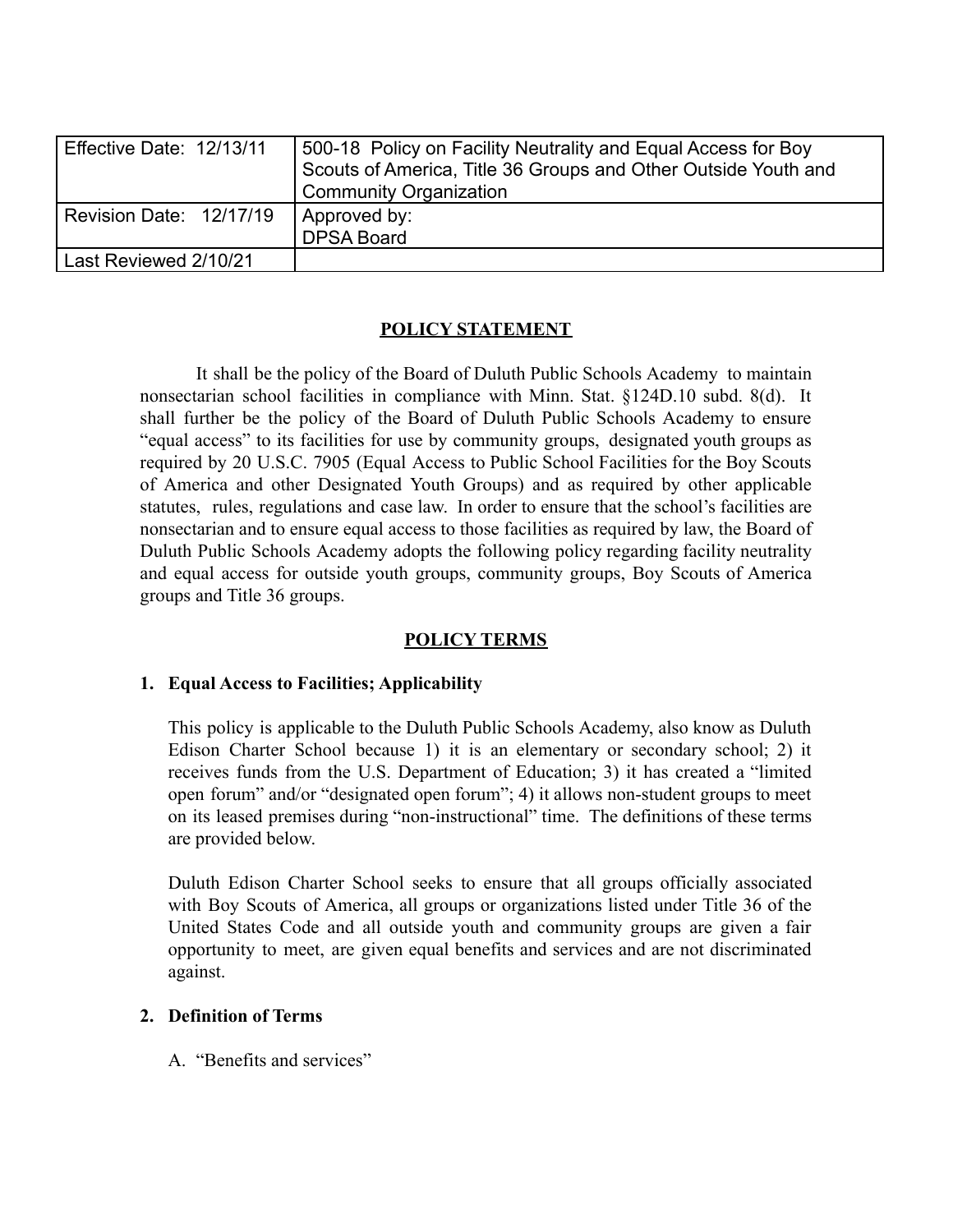"Benefits and services" means privileges accorded to any non-student youth or community groups that are allowed to meet in the school's designated public forum or the school's limited open forum. These benefits and services may include but are not necessarily limited to, school-related means of communication, such as bulletin board notices and literature distribution, and recruitment.

B. "Boy Scouts of America"

"Boy Scouts of America" means the organization named "Boy Scouts of America" which has a Federal charter and which is listed as an organization in Title 36 of the United States Code, or any group officially affiliated with Boy Scouts of America.

C. "Designated open forum"

"Designated open forum" means that the school has designated a time and place for one or more outside youth or community groups to meet on school premises or in school facilities, including during the hours in which attendance at the school is compulsory, for reasons other than to provide the school's educational program.

D. "Limited public forum"

"Limited public forum" means that the school has given an opportunity to, or an opportunity for, one or more outside youth or community groups to meet on school premises or in school facilities before or after the hours during which the attendance at the school is compulsory.

E. "Non-discriminatory" or "non-discrimination"

"Non-discriminatory" and/or "non-discrimination" means that any decision made regarding access to the school's facilities must be made on a non-discriminatory basis, using objective criteria, consistent with the Minnesota Human Rights Act (Minnesota Statutes section 363A et. seq.), in a consistent, equal and non-discriminatory manner. Any decisions regarding use of or access to a school's limited or designated public forums may not be made on the basis of the religious, political or philosophical views of the groups seeking access, and must be made regardless of the sexual orientation or gender identity of group members.

F. "Outside youth group"

"Outside youth group" means any group or organization intended to serve young people under the age of 21 that is not affiliated with the school and that is not a Boy Scouts of America or Title 36 group.